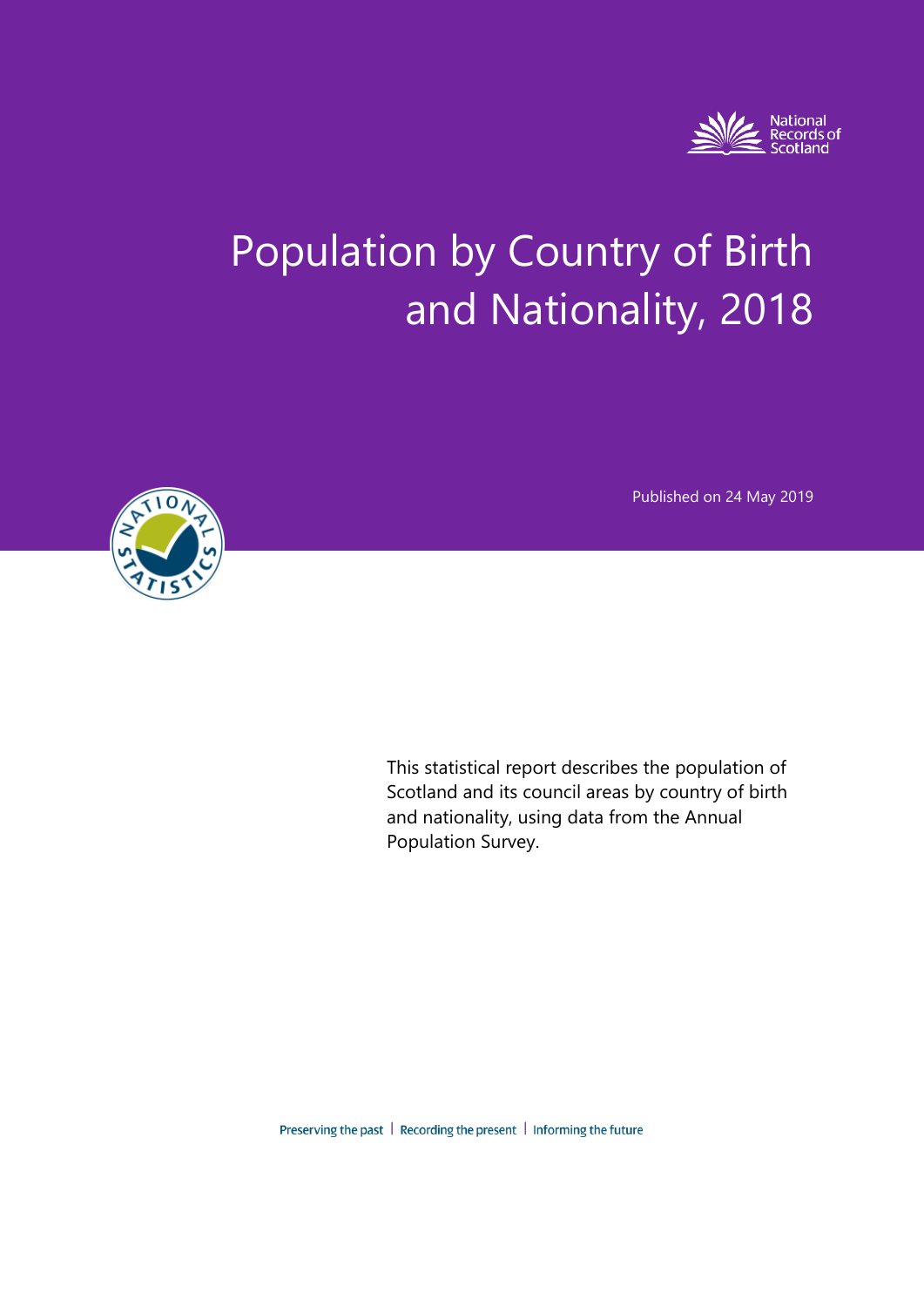## **In 2018, there were 352,000 non-British nationals in Scotland**

The non-British population of Scotland remained broadly stable over the past year.

Prior to 2018, the EU national population increased since the EU expansion in 2004 and also grew at a faster rate than the non-EU population.

# **EU nationals make up 63% of Scotland's non-British population**

In 2018 there were 221,000 EU nationals living in Scotland, and over half of those people were nationals of EU8 countries.

There were 131,000 non-EU nationals, accounting for 37% of the non-British population.

# **Polish remains the most common non-British nationality**

For the twelvth consecutive year, nationals of Poland were the most common non-British nationality in Scotland, with 87,000 people in 2018.

Polish nationals accounted for a quarter of the non-British population in Scotland.



Number of non-British nationals





## Most common non-British nationalities in Scotland, 2018





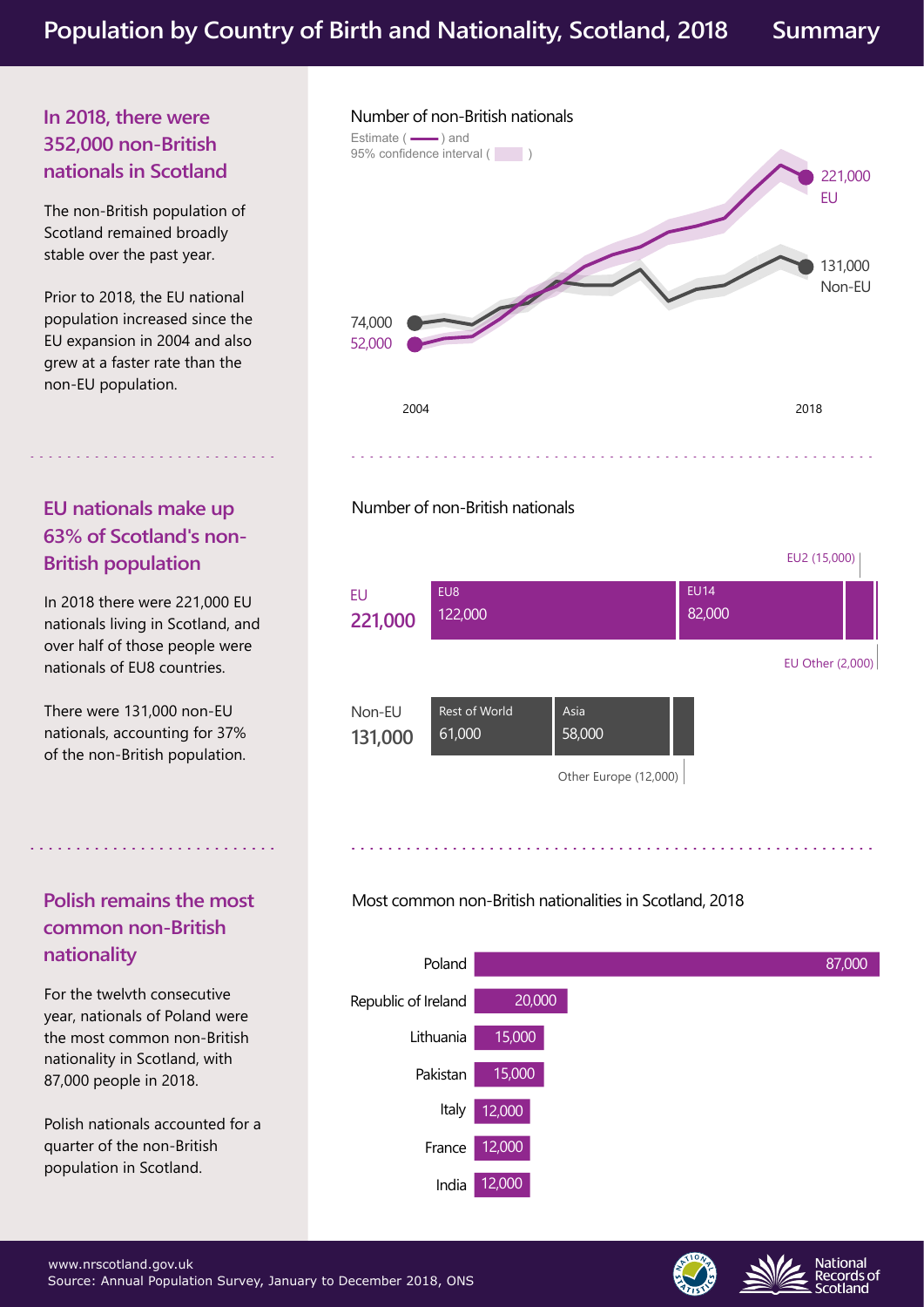#### Population who are non-British nationals (percentage)

Estimate  $($   $\bullet$   $)$  and 95% confidence interval (



Confidence intervals are reported to the nearest thousand. For Na h-Eileanan Siar they round to zero. \*

# **Non-British nationals live in all thirty-two council areas**

In 2018, the council area with the highest proportion of its residents who were non-British nationals was Aberdeen City (17%). This was higher than the Scottish average of 7%. City of Edinburgh (16%) and Glasgow City (13%) were the other areas that were higher than the Scottish average.

The council areas with the lowest proportion of its residents who were non-British nationals were North Ayshire and Inverclyde (both round to 1%).

Estimates of EU and non-EU nationals living in council areas are available on the NRS website.

# **Non-British nationals are most likely to live in larger cities**

An estimated 14% of the population of larger cities were non-British nationals in 2018.

> **National** Records of

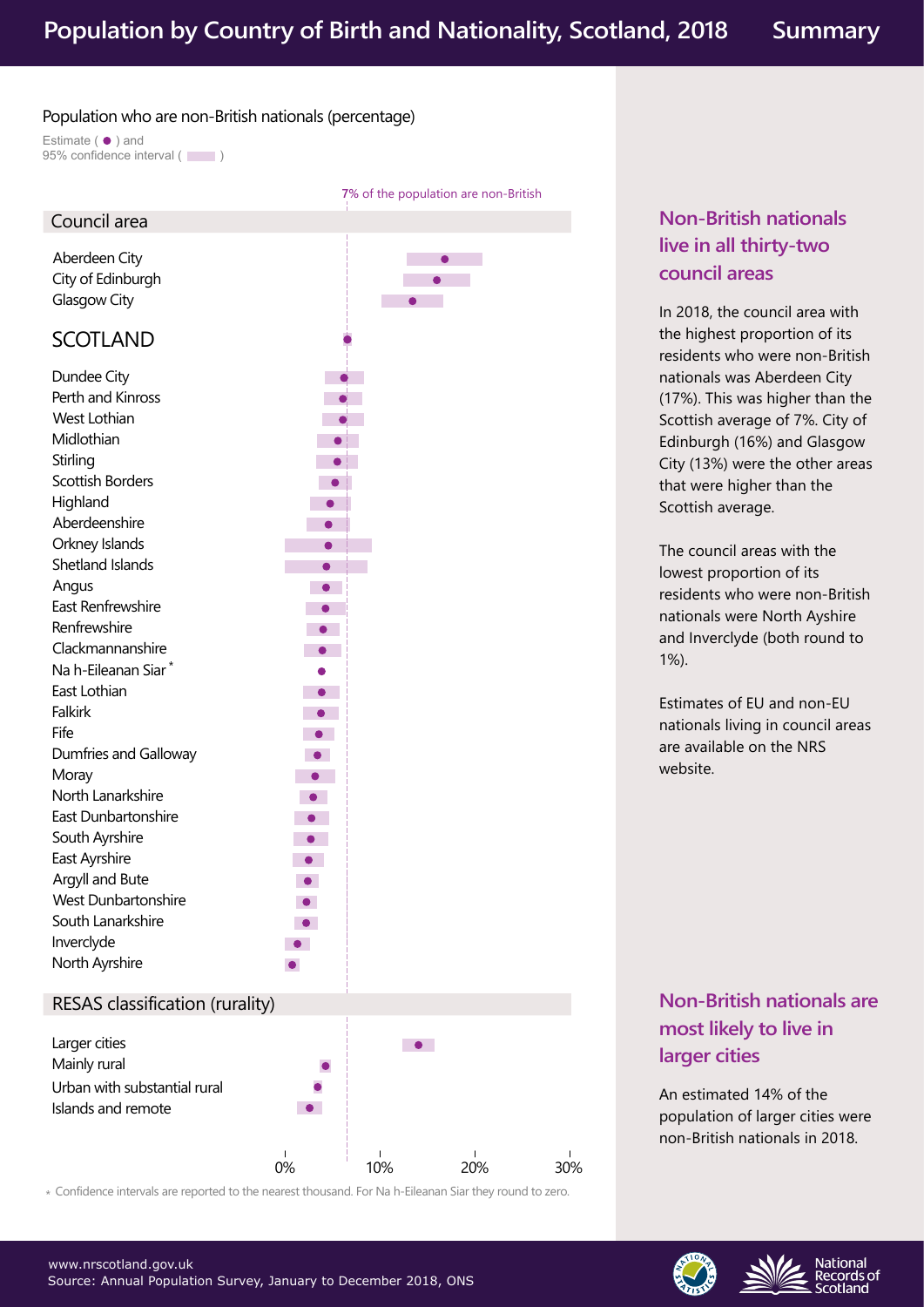# **Contents**

| 2. |  |  |
|----|--|--|
| 3. |  |  |
|    |  |  |
| 5. |  |  |
| 6. |  |  |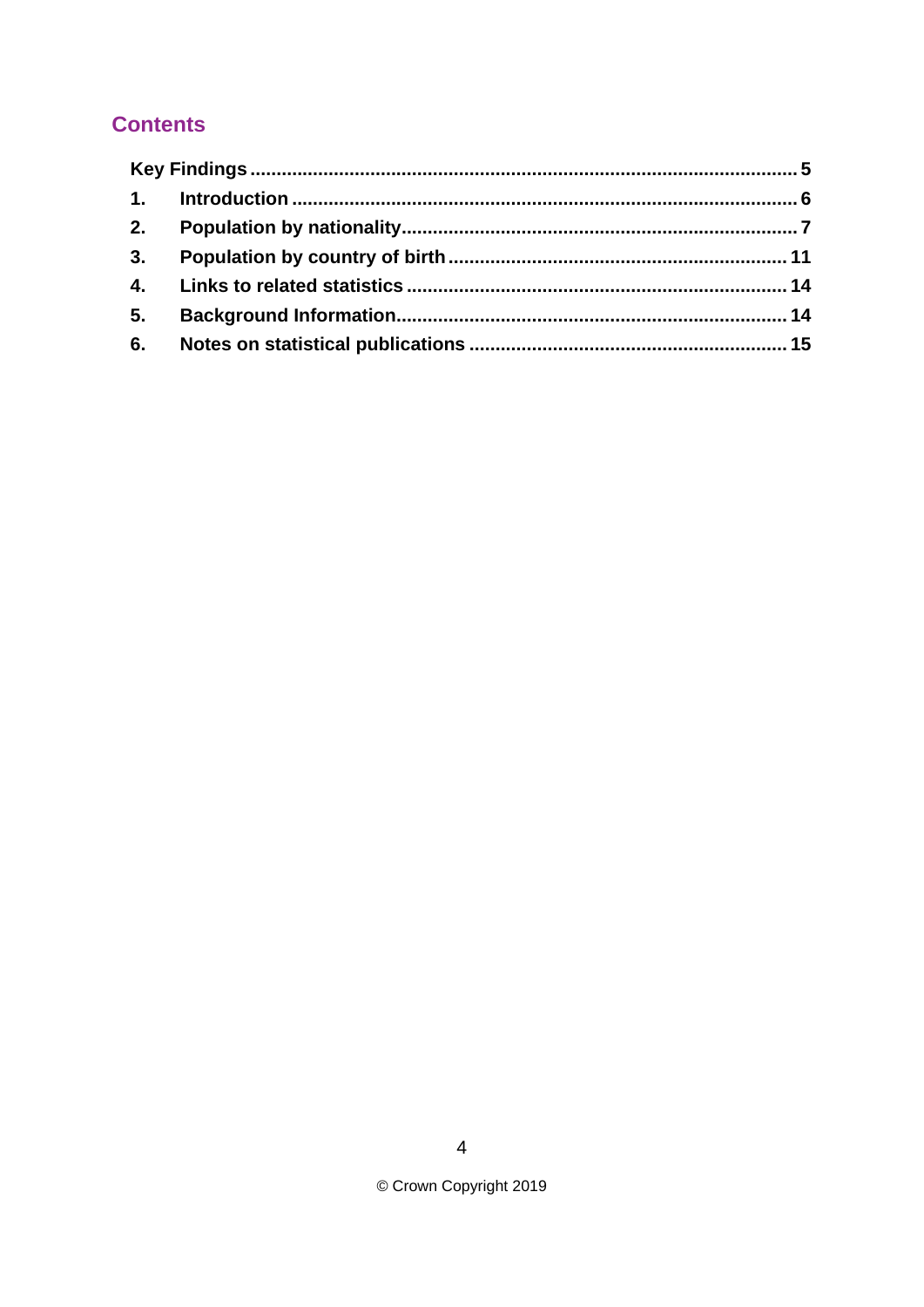# <span id="page-4-0"></span>**Key Findings**

The non-UK population living in Scotland in 2018 stood at 352,000 non-British nationals or 469,000 non-UK born in 2018, remaining broadly stable over the past year. This follows a period of growth where the non-UK population increased following the expansion of the EU in 2004.

These estimates are sourced from the Annual Population Survey so there is sampling variability and a degree of uncertainty with the results. Due to this, users are advised to focus on longer term trends and changes which are confirmed as statistically significant.

## **Population by nationality**

- There were estimated to be 352,000 people living in Scotland who had non-British nationality in 2018, accounting for 7% of the usually resident population.
- Of those who had non-British nationality, 221,000 (63%) were EU nationals and 131,000 (37%) were non-EU nationals.
- Polish nationals accounted for one quarter (87,000) of all non-British nationals living in Scotland in 2018, and remain the most common non-British nationality.
- The council areas where non-British nationals made up the largest proportion of the population were Aberdeen City (17%), City of Edinburgh (16%) and Glasgow City (13%).

## **Population by country of birth**

- In 2018 there were estimated to be 469,000 people living in Scotland who were born outside of the UK. This accounts for 9% of the population.
- Of those who were born outside the UK, 229,000 (49%) were born in an EU country and 241,000 (51%) were born elsewhere in the world.
- Poland remains the most common non-UK country of birth with 17% (78,000) of all non-UK born people living in Scotland being born there.
- The council areas with the largest proportions of their population born overseas were City of Edinburgh (21%), Aberdeen City (19%) and Glasgow City (16%).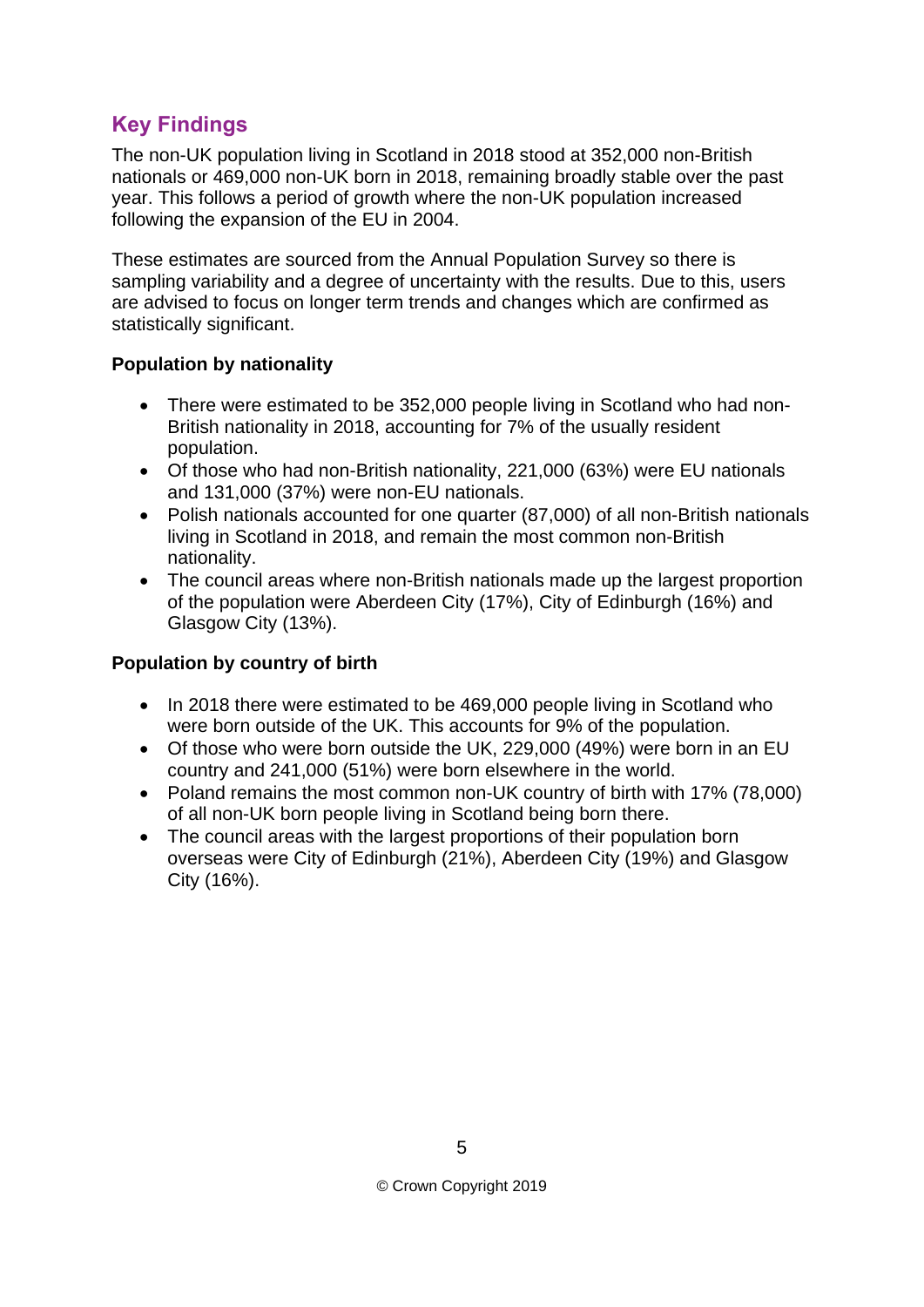# <span id="page-5-0"></span>**1. Introduction**

This publication summarises the latest estimates of the Scottish population by country of birth and nationality, for the year ending December 2018. These estimates are produced using the Annual Population Survey (APS), which has a sample size of around 300,000 respondents in the whole of the UK, and is the largest household survey in the UK (other than the Census and Census coverage survey). In 2018, the sample size for Scotland was around 36,000 people.

The estimates from the APS differ from the official mid-year population estimates (MYE) as the APS is a household survey, so does not include most communal establishments. The mid-year estimates also refer to a mid-year period (as at June), rather than the calendar year period covered by this publication. The MYE provide estimates of the population by sex and age, whereas the APS can be used to provide estimates by country of birth and nationality.

Country of birth refers to the country that a person was born in and cannot change. Whereas, nationality refers to the nationality stated by the respondent when they were interviewed and can be subject to change.

The population estimates by country of birth and nationality are available for Scotland's council areas and can be accessed on the [NRS website.](https://www.nrscotland.gov.uk/statistics-and-data/statistics/statistics-by-theme/population/population-estimates/population-by-country-of-birth-and-nationality) The statistics can be used to understand the profile of the population living in local areas, and are often used by central and local government for planning and monitoring service delivery.

| <b>How to find data</b>                                                              |                                  |  |  |
|--------------------------------------------------------------------------------------|----------------------------------|--|--|
| What are you looking for?                                                            | Where is it?                     |  |  |
| The data used in this publication                                                    | Excel tables                     |  |  |
| All figures from this publication                                                    | <b>All figures</b>               |  |  |
| Data for council areas                                                               | Excel tables                     |  |  |
| Individual country data from the APS for<br>Scotland and other regions across the UK | <b>ONS</b> tables                |  |  |
| Analysis from ONS on trends at UK level                                              | <b>ONS</b> statistical bulletins |  |  |
|                                                                                      |                                  |  |  |

6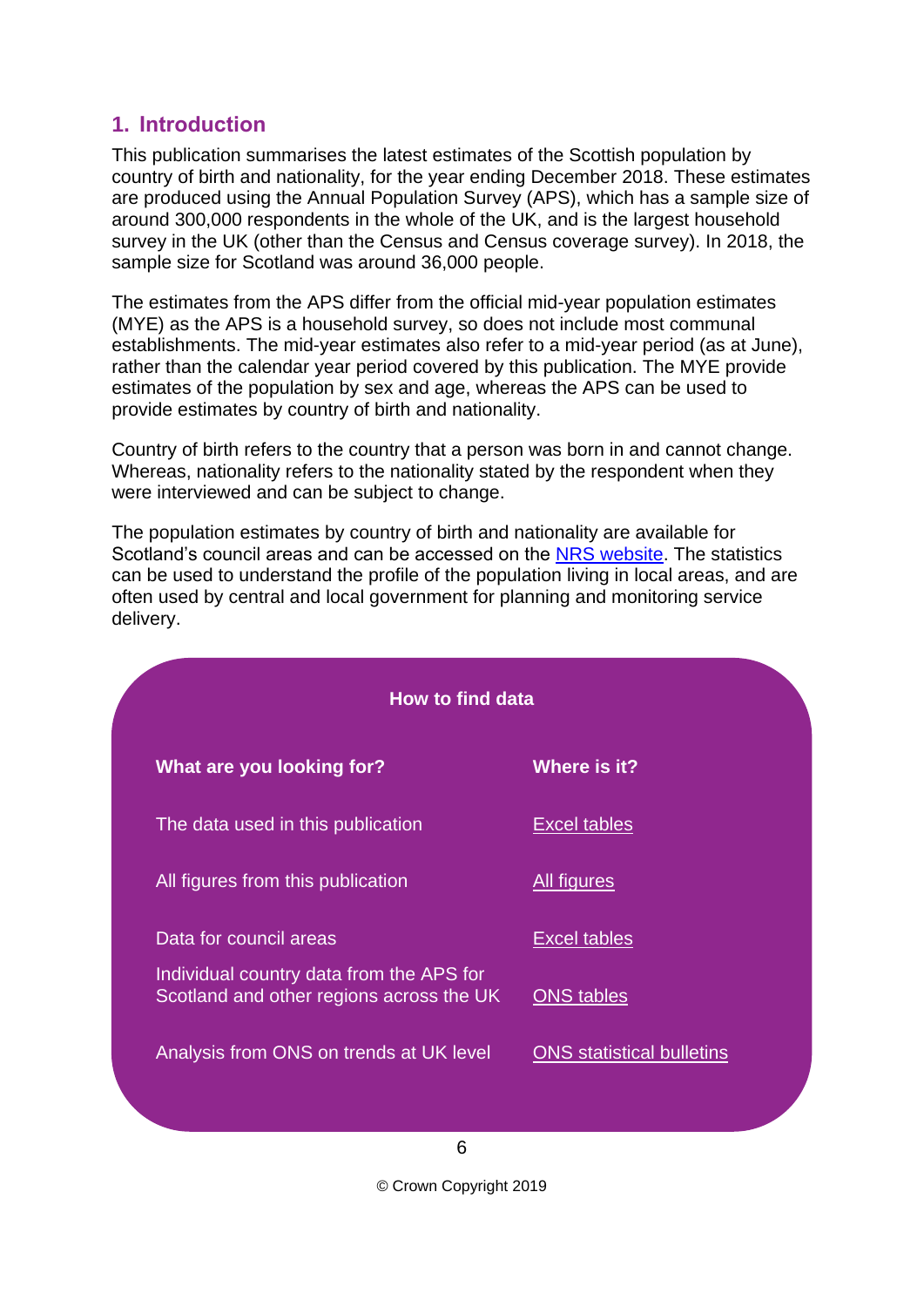# <span id="page-6-0"></span>**2. Population by nationality**

There were estimated to be 352,000 people living in Scotland who had non-British nationality in 2018, accounting for 7% of the usually resident population. Overall this remained broadly stable over the year as the change in the number of non-British nationals living in Scotland between 2017 and 2018 was not statistically significant. A breakdown by nationality group is shown below in Table 1.

|                                                                        |           |           |           | Percentage of<br><b>Non-British</b><br><b>Population</b> |
|------------------------------------------------------------------------|-----------|-----------|-----------|----------------------------------------------------------|
| <b>Nationality</b>                                                     | 2017      | 2018      | Change    | (2018)                                                   |
| All                                                                    | 5,311,000 | 5,364,000 | 53,000    |                                                          |
| <b>British</b>                                                         | 4,933,000 | 5,010,000 | 77,000    |                                                          |
| Non-British                                                            | 378,000   | 352,000   | $-26,000$ |                                                          |
| EU (total)                                                             | 235,000   | 221,000   | $-14,000$ | 63%                                                      |
| <b>EU14</b>                                                            | 92,000    | 82,000    | $-10,000$ | 23%                                                      |
| EU8                                                                    | 128,000   | 122,000   | $-6,000$  | 35%                                                      |
| EU2                                                                    | 14,000    | 15,000    | 1,000     | 4%                                                       |
| <b>EU Other</b>                                                        | 2,000     | 2,000     | no change | 1%                                                       |
| Non-EU (total)                                                         | 142,000   | 131,000   | $-11,000$ | 37%                                                      |
| <b>Other Europe</b>                                                    | 12,000    | 12,000    | no change | 3%                                                       |
| Asia                                                                   | 70,000    | 58,000    | $-12,000$ | 16%                                                      |
| Rest of the World                                                      | 61,000    | 61,000    | no change | 17%                                                      |
| Source: Annual Population Survey (APS), Office for National Statistics |           |           |           |                                                          |

### **Table 1: Population by nationality in Scotland, 2018**

Note: None of the above changes w ere measured to be statistically significant at the 95% level.

## **What is 'statistical significance'?**

All estimates produced from the Annual Population Survey (APS) are subject to sampling variability and depending on which sample we choose, the estimate can vary slightly. **Confidence intervals** are used as a measure of the precision of the estimate and to show the range in which the true data value is likely to fall.

When two estimates are very close, sometimes their confidence intervals overlap and it's hard to say if there is a real difference. For example, the difference may be due to sampling error or have occurred simply by chance. In this case, the difference between the numbers is **not statistically significant**. Statistical tests are also used to confirm this.

When the confidence intervals for two estimates do not overlap, the difference between these numbers is **statistically significant**. In other words, when a difference is said to be statistically significant it reflects a real difference and has not occurred simply by chance.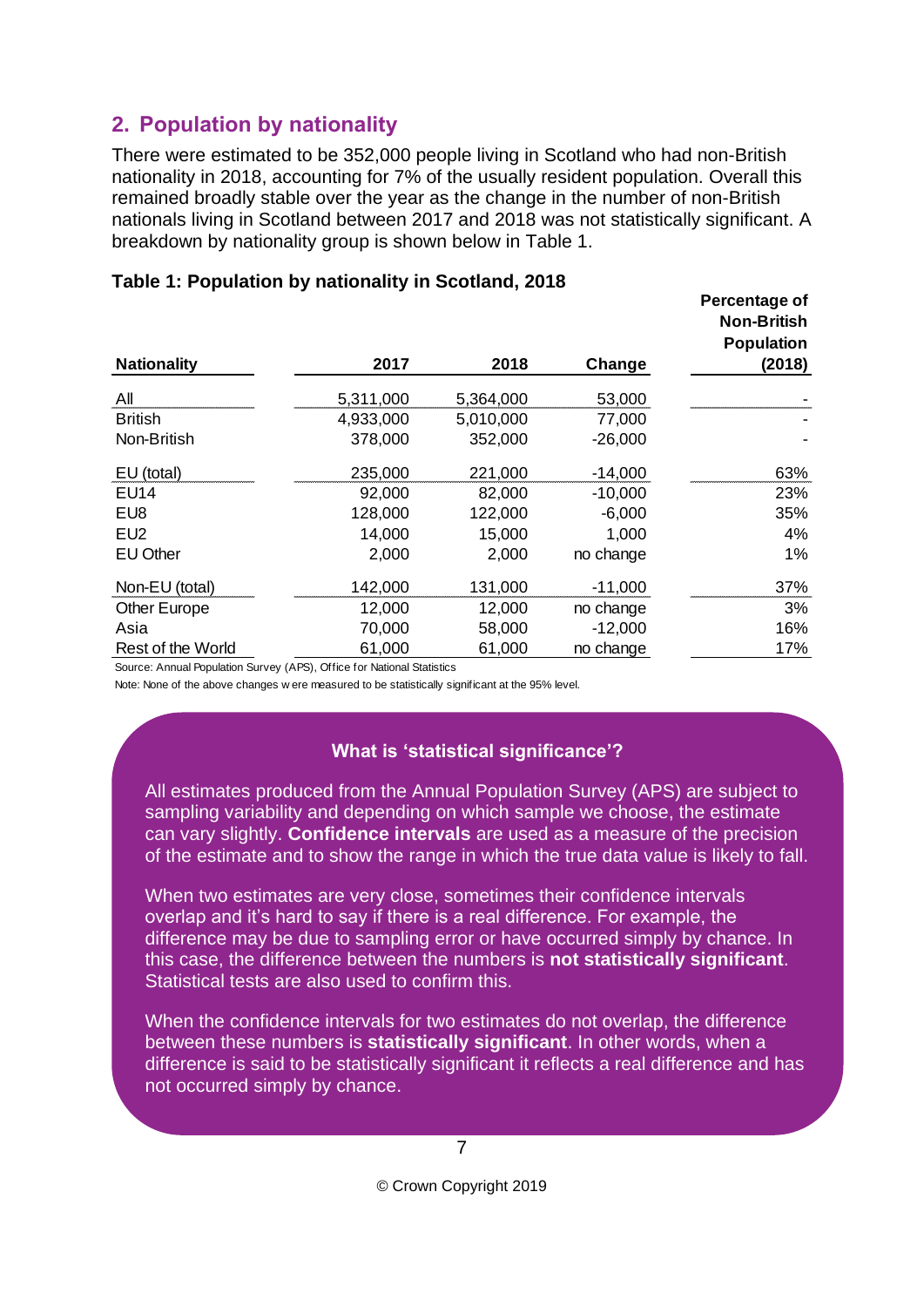Of all non-British nationals living in Scotland in 2018, 221,000 (63%) were EU nationals and 131,000 (37%) were non-EU nationals. The largest sub-group of the EU national population remains EU8, with 122,000 people. Within the non-EU population, nationals of Asia and the Rest of the World (The Americas, Africa and Oceania) make up similar proportions of the population.

Figure 1 shows the change in the number of EU and non-EU nationals living in Scotland. Prior to 2018, the EU national population increased since the EU expansion in 2004, and also grew at a faster rate than the non-EU population. However this growth in both EU and non-EU populations ended in 2018, with both remaining broadly stable between 2017 and 2018. As these estimates are sourced from the Annual Population Survey, there is sampling variability and a degree of uncertainly with the results. Confidence intervals are used to show this uncertainty, as displayed in Figure 1. This means the change between 2017 and 2018 is not statistically significant due to the uncertainty around each estimate.



**Figure 1: Population by nationality in Scotland, 2004 to 2018**

The most common non-British nationalities in Scotland are shown in Figure 2. Polish nationals accounted for one quarter of all non-British nationals living in Scotland in 2018, and remain the most common non-British nationality.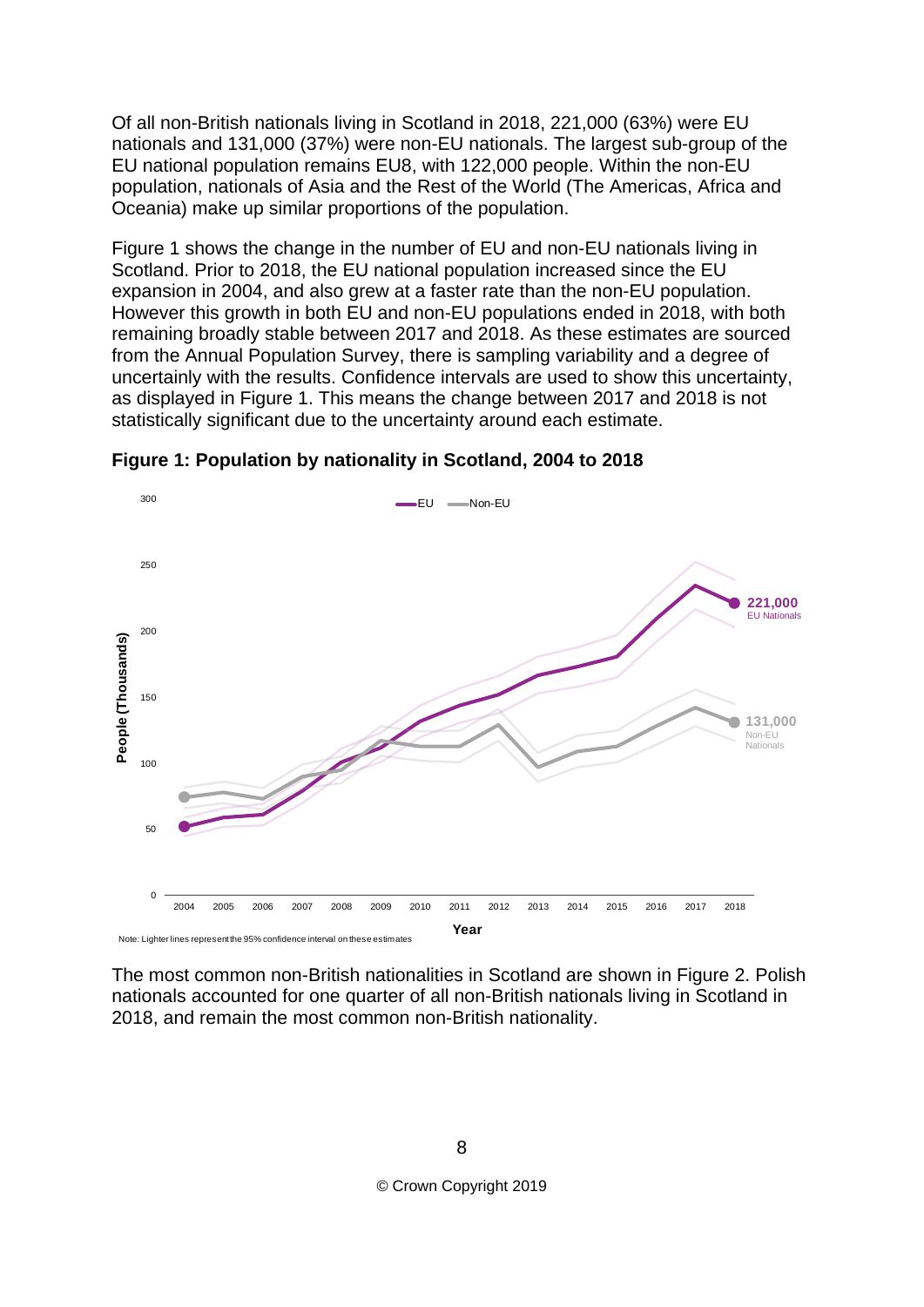

#### **Figure 2: Most common non-British nationalities in Scotland, 2018**

The population estimates by nationality are available for Scotland's council areas and can be accessed on the [NRS website.](https://www.nrscotland.gov.uk/statistics-and-data/statistics/statistics-by-theme/population/population-estimates/population-by-country-of-birth-and-nationality)

The council areas where non-British nationals made up the largest proportion of the population were Aberdeen City (17%), City of Edinburgh (16%) and Glasgow City (13%). The same council areas had the largest numbers of non-British nationals in 2018, but in a different order: Glasgow City (82,000), City of Edinburgh (81,000), Aberdeen City (38,000).

To get a sense of where people live within the country, councils can be grouped together using the [RESAS classification](https://www.gov.scot/publications/understanding-scottish-rural-economy/pages/13/)<sup>1</sup> of council areas. This clusters areas according to their level of rurality using four different groups – "larger cities", "urban with substantial rural areas", "mainly rural" and "islands and remote". As shown in Figure 3, different nationalities tend to live in slightly different areas within Scotland.

1

<sup>1</sup> The Scottish Government's Rural and Environmental Science and Analytical Services (RESAS) have developed a fourfold classification of council areas according to their level of rurality. More information can be found in their research paper: [Understanding the Scottish rural economy \(2018\).](https://www.gov.scot/publications/understanding-scottish-rural-economy/)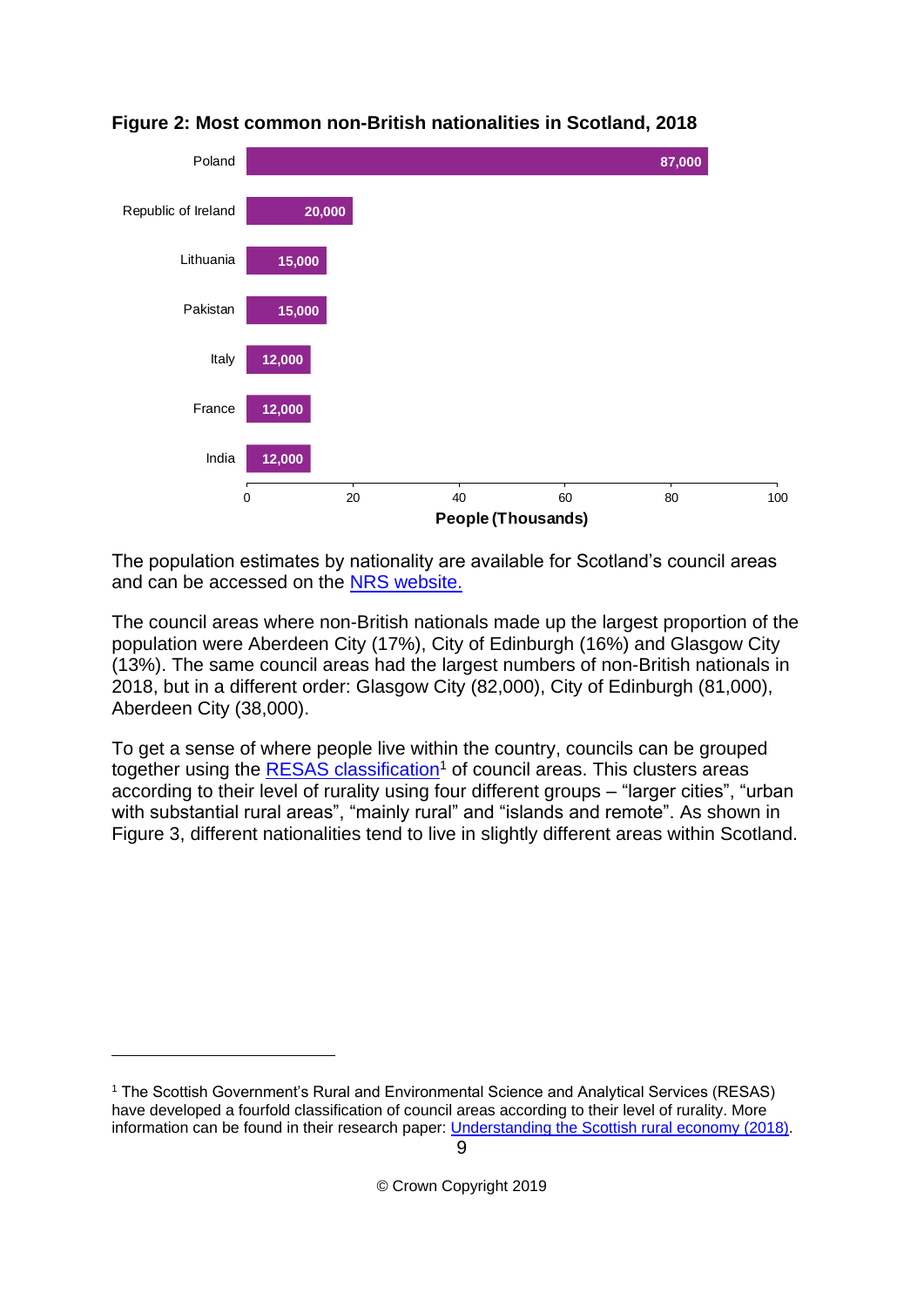

## **Figure 3: Population by nationality and RESAS classification, 2018**

British nationals, who make up 93% of Scotland's population, live mostly in urban with substantial rural areas (43%), with 29% living in mainly rural areas and a quarter living in larger cities.

The non-British population in Scotland are more likely to live in cities. In 2018, 59% of non-British nationals lived in larger cities compared to 25% for the British population. Within the non-British population, 69% of non-EU nationals lived in cities compared to 54% for EU nationals.

Looking at other areas, 18% of non-British nationals lived in mainly rural areas and 1% lived in islands and remote areas in 2018. Of all non-British nationals living in mainly rural areas, almost three quarters (73%) were EU nationals.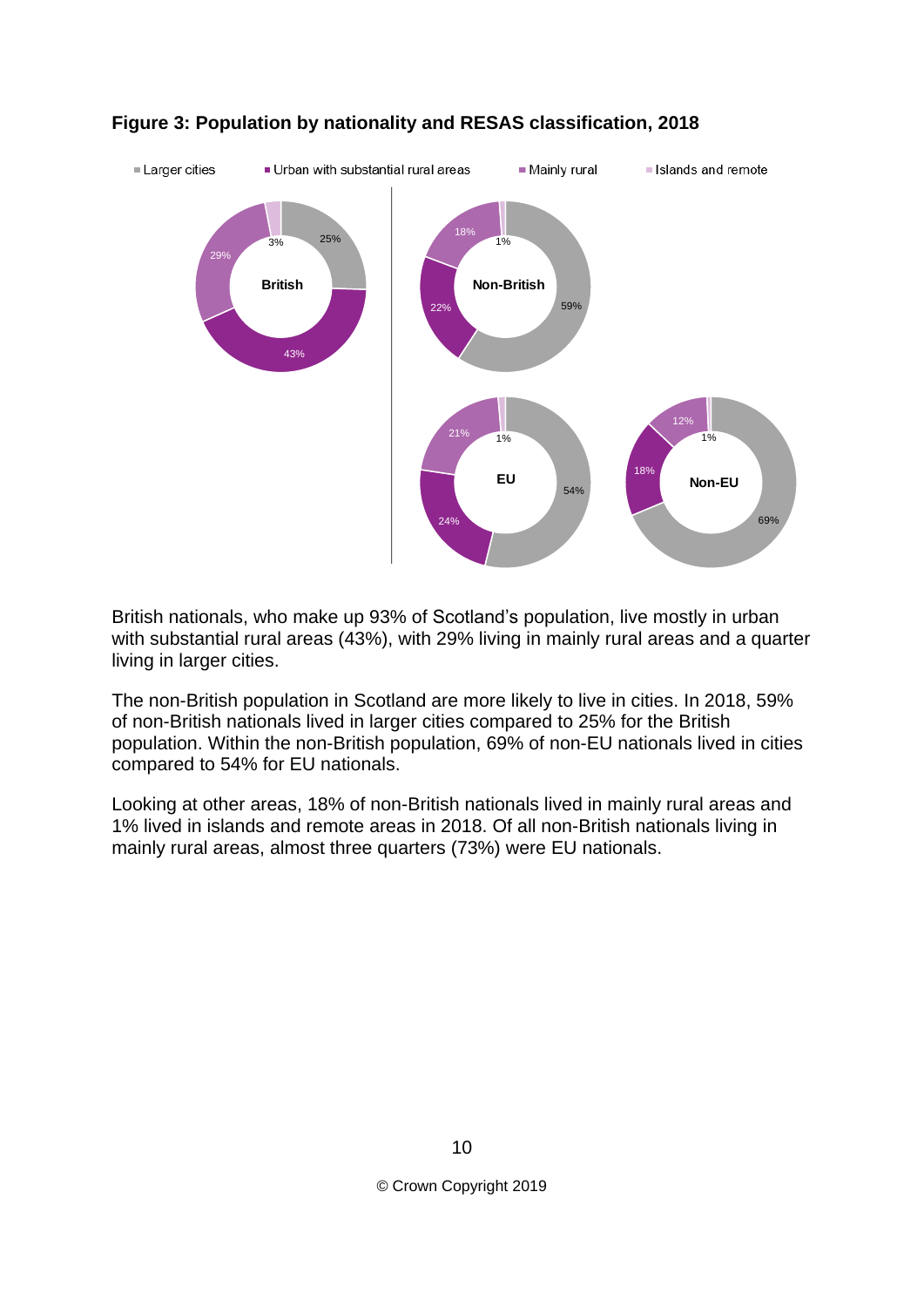# <span id="page-10-0"></span>**3. Population by country of birth**

There were estimated to be 469,000 people living in Scotland who were born outside of the UK in 2018, accounting for 9% of the usually resident population. This remained broadly stable between 2017 and 2018, as the change in the number of non-UK born persons living in Scotland in the past year was not statistically significant. A breakdown of these statistics by country of birth is shown below in Table 2.

| <b>Country of Birth</b> | 2017      | 2018      | Change    | Percentage of<br><b>Non-UK born</b><br><b>Population</b><br>(2018) |
|-------------------------|-----------|-----------|-----------|--------------------------------------------------------------------|
| All                     | 5,311,000 | 5,364,000 | 53,000    |                                                                    |
| UK                      | 4,834,000 | 4,893,000 | 59,000    |                                                                    |
| Non-UK                  | 477,000   | 469,000   | $-8,000$  |                                                                    |
| EU (total)              | 239,000   | 229,000   | $-10,000$ | 49%                                                                |
| <b>EU14</b>             | 107,000   | 98,000    | $-9,000$  | 21%                                                                |
| EU8                     | 113,000   | 112,000   | $-1,000$  | 24%                                                                |
| EU <sub>2</sub>         | 13,000    | 14,000    | 1,000     | 3%                                                                 |
| <b>EU Other</b>         | 6,000     | 4,000     | $-2,000$  | 1%                                                                 |
| Non-EU (total)          | 238,000   | 241,000   | 3,000     | 51%                                                                |
| Other Europe            | 16,000    | 20,000    | 4,000     | 4%                                                                 |
| Asia                    | 120,000   | 108,000   | $-12,000$ | 23%                                                                |
| Rest of the World       | 103,000   | 113,000   | 10,000    | 24%                                                                |

## **Table 2: Population by country of birth in Scotland, 2018**

Source: Annual Population Survey (APS), Office for National Statistics

Note: None of the above changes w ere measured to be statistically significant at the 95% level.

As nationality can change over time (if for example, a citizen of another country gained British citizenship and identified as a British national), country of birth estimates provide a look into how the population who have migrated to Scotland at some point in their lives has changed.

The non-EU born population (241,000 people) was similar in size to the EU born population (229,000 people) in Scotland in 2018. Within the EU born population, 112,000 people were born in EU8 countries and 98,000 people were born in EU14 countries. People born in Asia and the Rest of the World (The Americas, Africa and Oceania) made up similar proportions of the non-EU born population.

Figure 4 shows the change in the EU born and non-EU born populations of Scotland since 2004. Over the most recent year, the EU born population and non-EU born population remained broadly stable, having previously experienced steady growth in the years prior.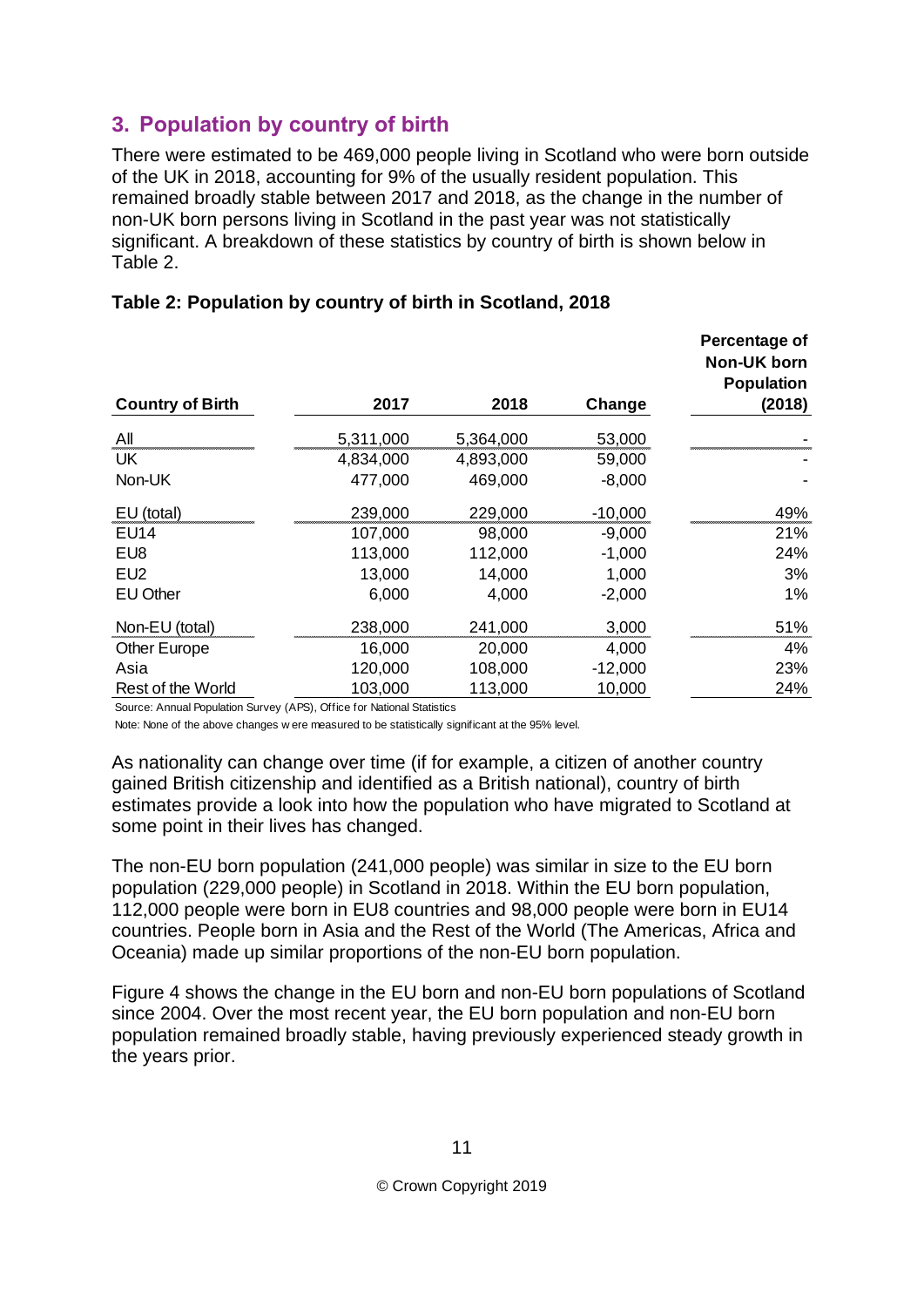

**Figure 4: Population by country of birth in Scotland, 2004 to 2018**

The most common non-UK countries of birth in Scotland in 2018 are shown in Figure 5. Poland remains the most common non-UK country of birth in Scotland with 17% (78,000) of all non-UK born people living in Scotland being born there.

The population estimates by country of birth are available for Scotland's council areas and can be accessed on the [NRS website.](https://www.nrscotland.gov.uk/statistics-and-data/statistics/statistics-by-theme/population/population-estimates/population-by-country-of-birth-and-nationality)

The council areas with the largest proportions of their population born overseas were City of Edinburgh (21%), Aberdeen City (19%) and Glasgow City (16%). The same council areas had the largest numbers of people born overseas: City of Edinburgh (108,000), Glasgow City (96,000), Aberdeen City (44,000).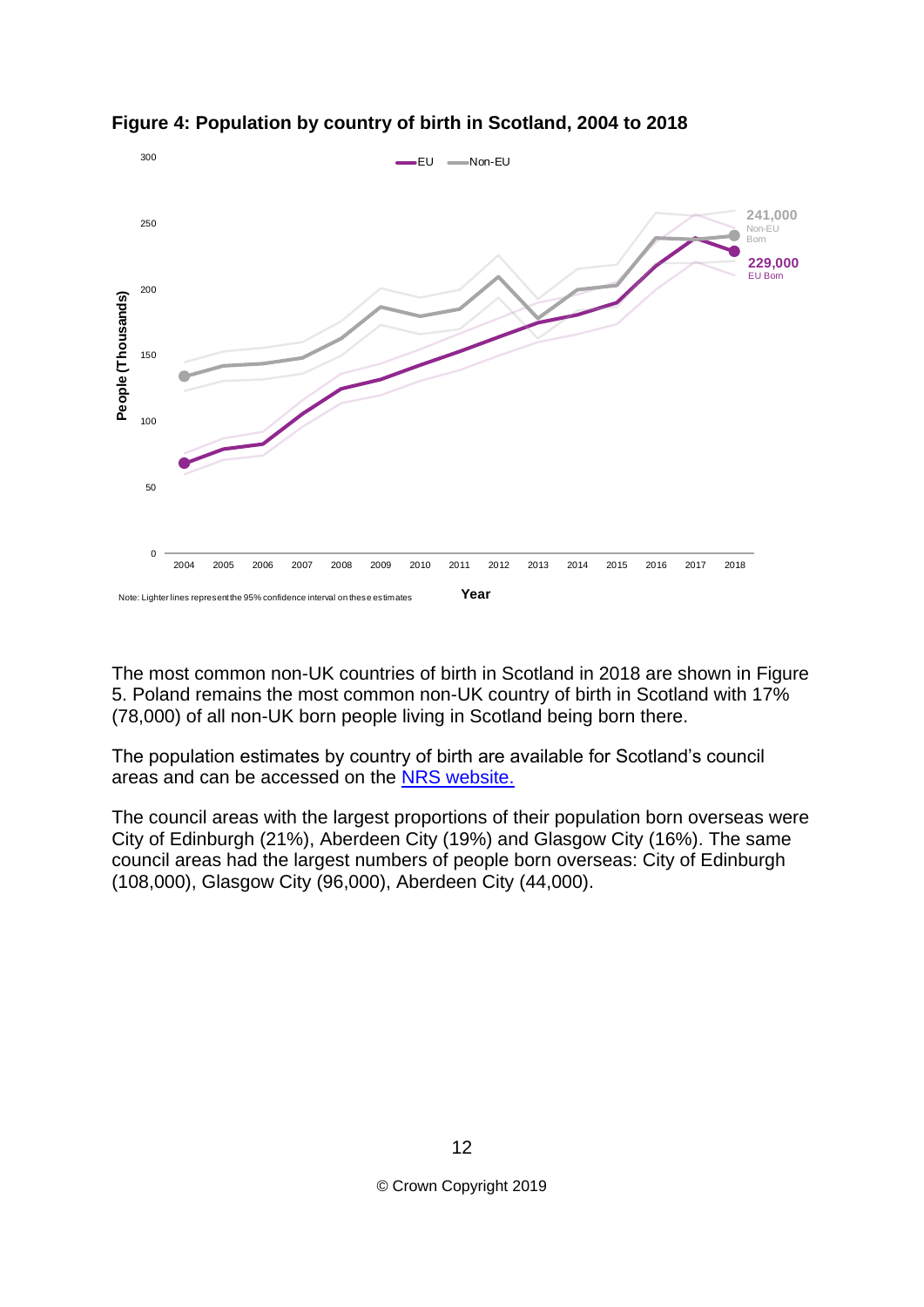

## **Figure 5: Most common non-UK countries of birth in Scotland, 2018**

Figure 6 shows where people live in Scotland by country of birth and RESAS classification. Most of the non-UK born population (55%) live in larger cities, compared to 25% for the UK born population. Within the non-UK population, slightly more EU-born people live in mainly rural and islands and remote areas compared to the non-EU born population.

![](_page_12_Figure_3.jpeg)

#### **Figure 6: Population by country of birth and RESAS classification, 2018**

© Crown Copyright 2019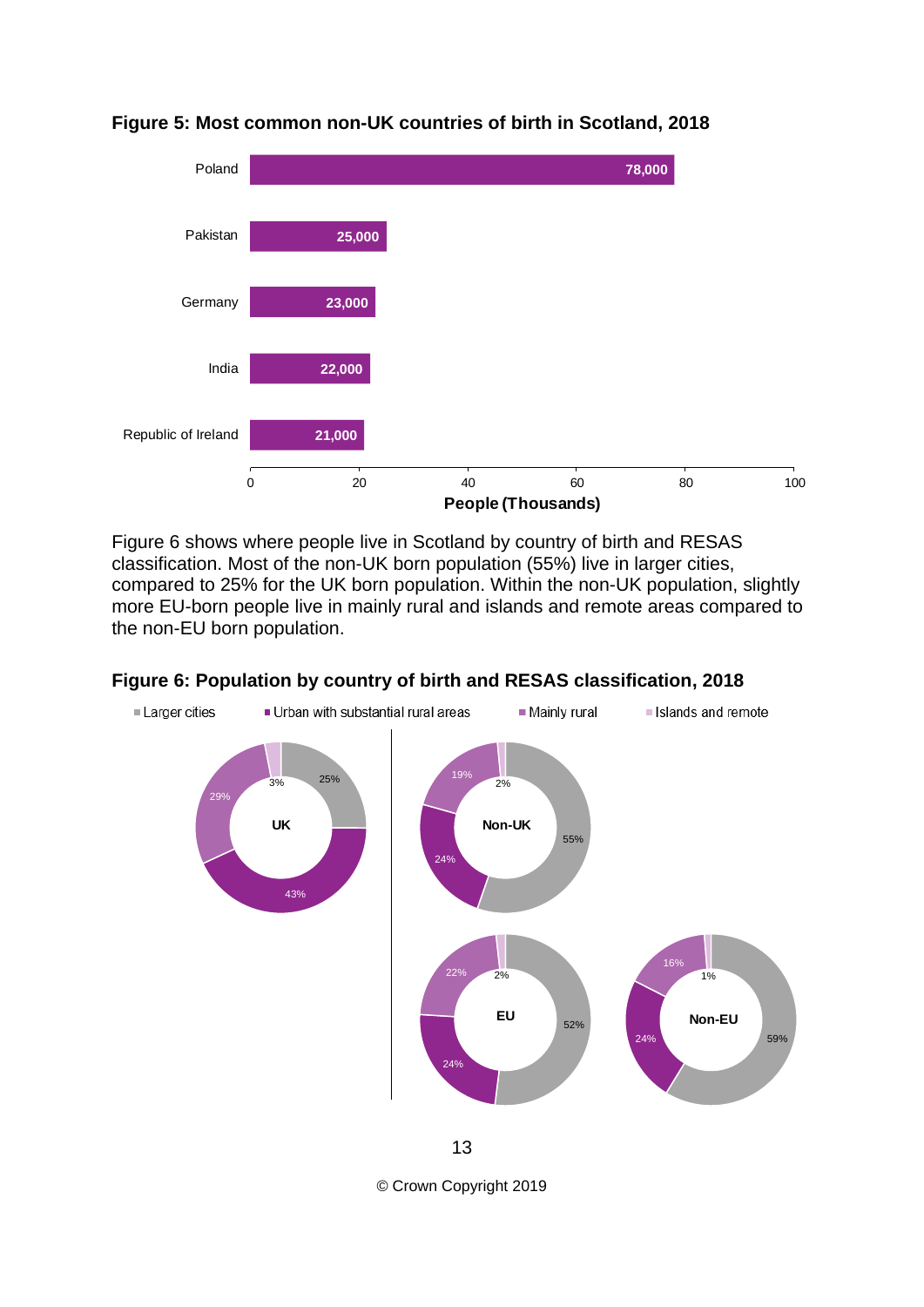# <span id="page-13-0"></span>**4. Links to related statistics**

Other statistical publications that use the Annual Population Survey (APS), and other publications looking at population and migration in Scotland can be found at the links below.

**[Population by country of birth and nationality, UK \(ONS\)](https://www.ons.gov.uk/peoplepopulationandcommunity/populationandmigration/internationalmigration/bulletins/ukpopulationbycountryofbirthandnationality/previousReleases)** – uses data from the APS to estimate the non-British national and non-UK born populations of the UK as a whole.

**[Non UK nationals in Scotland's Workforce \(Scottish Government\)](https://www2.gov.scot/Topics/Statistics/Browse/Labour-Market/Publications-Topical)** – uses data from the APS to provide insight into labour market characteristics of non-British nationals.

**[Mid-Year Population Estimates, Scotland \(NRS\)](https://www.nrscotland.gov.uk/statistics-and-data/statistics/statistics-by-theme/population/population-estimates/mid-year-population-estimates)** – headline population and migration statistics for Scotland, as at mid-year.

**[Migration flows, Scotland \(NRS\)](https://www.nrscotland.gov.uk/statistics-and-data/statistics/statistics-by-theme/migration/migration-statistics/migration-flows)** – measure the number of people moving to and from an area over a specific period of time.

# <span id="page-13-1"></span>**5. Background Information**

All the latest statistics in this report come from the Annual Population Survey covering the period January 2018 to December 2018. The Annual Population Survey (APS) is the Labour Force Survey (LFS) plus a number of sample boosts. The boost for Scotland is funded by the Scottish Government. As the APS is a household survey, it does not cover most people living in communal establishments; this means that the population totals from the APS will be different from the official mid-year population estimates, which cover the entire population.

Changes in the number of people living in Scotland who are non-UK born/non-British nationals are not directly comparable with estimates of long-term international migration (such as the estimates of migration used in the mid-year population estimates). There are a few reasons for this, one is that non-UK born/non-British nationals could move to Scotland from other parts of the UK, and not be included in estimates of long-term international migration (but will instead be included in cross border migration). Another reason is the definitional differences between the International Passenger Survey (IPS) and the Annual Population Survey; the APS is a survey of residential addresses and does not include most communal establishments whereas the IPS does include people who may live in communal establishments. The APS also measures the total resident population ("stock") so captures people who may have moved to Scotland many years ago, whereas the long-term international migration estimates ("flows") measure people moving over a specific period.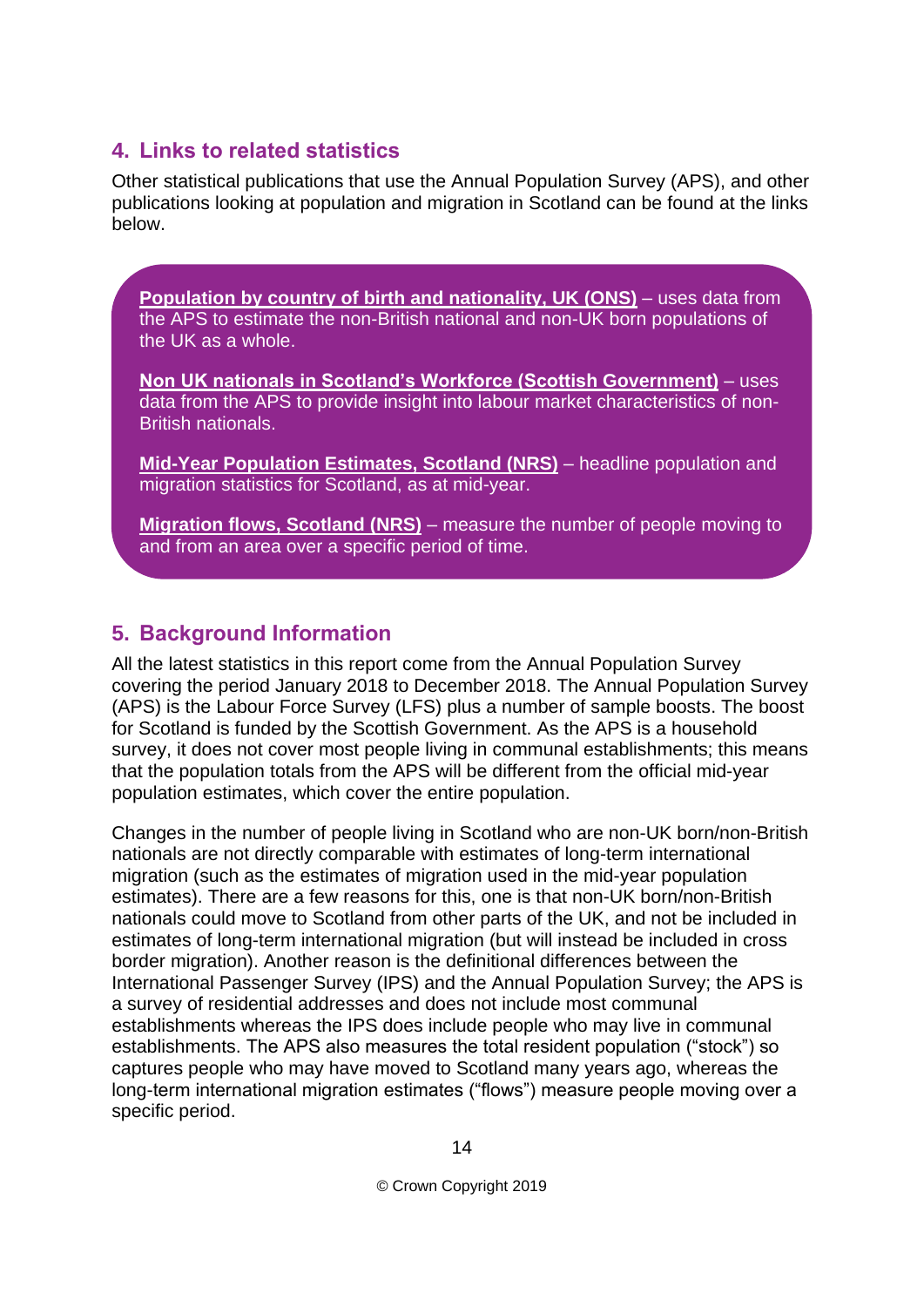## <span id="page-14-0"></span>**6. Notes on statistical publications**

## **National Statistics**

The United Kingdom Statistics Authority (UKSA) has designated these statistics as National Statistics, in line with the Statistics and Registration Service Act 2007 and signifying compliance with the Code of Practice for Official Statistics (available on the [UKSA](http://www.statisticsauthority.gov.uk/assessment/code-of-practice) website).

National Statistics status means that official statistics meet the highest standards of trustworthiness, quality and public value.

All official statistics should comply with all aspects of the Code of Practice for Official Statistics. They are awarded National Statistics status following an assessment by the Authority's regulatory arm. The Authority considers whether the statistics meet the highest standards of Code compliance, including the value they add to public decisions and debate.

It is National Records of Scotland's responsibility to maintain compliance with the standards expected of National Statistics. If we become concerned about whether these statistics are still meeting the appropriate standards, we will discuss any concerns with the Authority promptly. National Statistics status can be removed at any point when the highest standards are not maintained, and reinstated when standards are restored.

#### **Information on background and source data**

Further details on data source(s), timeframe of data and timeliness, continuity of data, accuracy, etc can be found in the About this Publication document that is published alongside this publication on the NRS website.

#### **National Records of Scotland**

We, the National Records of Scotland, are a non-ministerial department of the devolved Scottish Administration. Our aim is to provide relevant and reliable information, analysis and advice that meets the needs of government, business and the people of Scotland. We do this as follows:

Preserving the past – We look after Scotland's national archives so that they are available for current and future generations, and we make available important information for family history.

Recording the present – At our network of local offices, we register births, marriages, civil partnerships, deaths, divorces and adoptions in Scotland.

Informing the future – We are responsible for the Census of Population in Scotland which we use, with other sources of information, to produce statistics on the population and households.